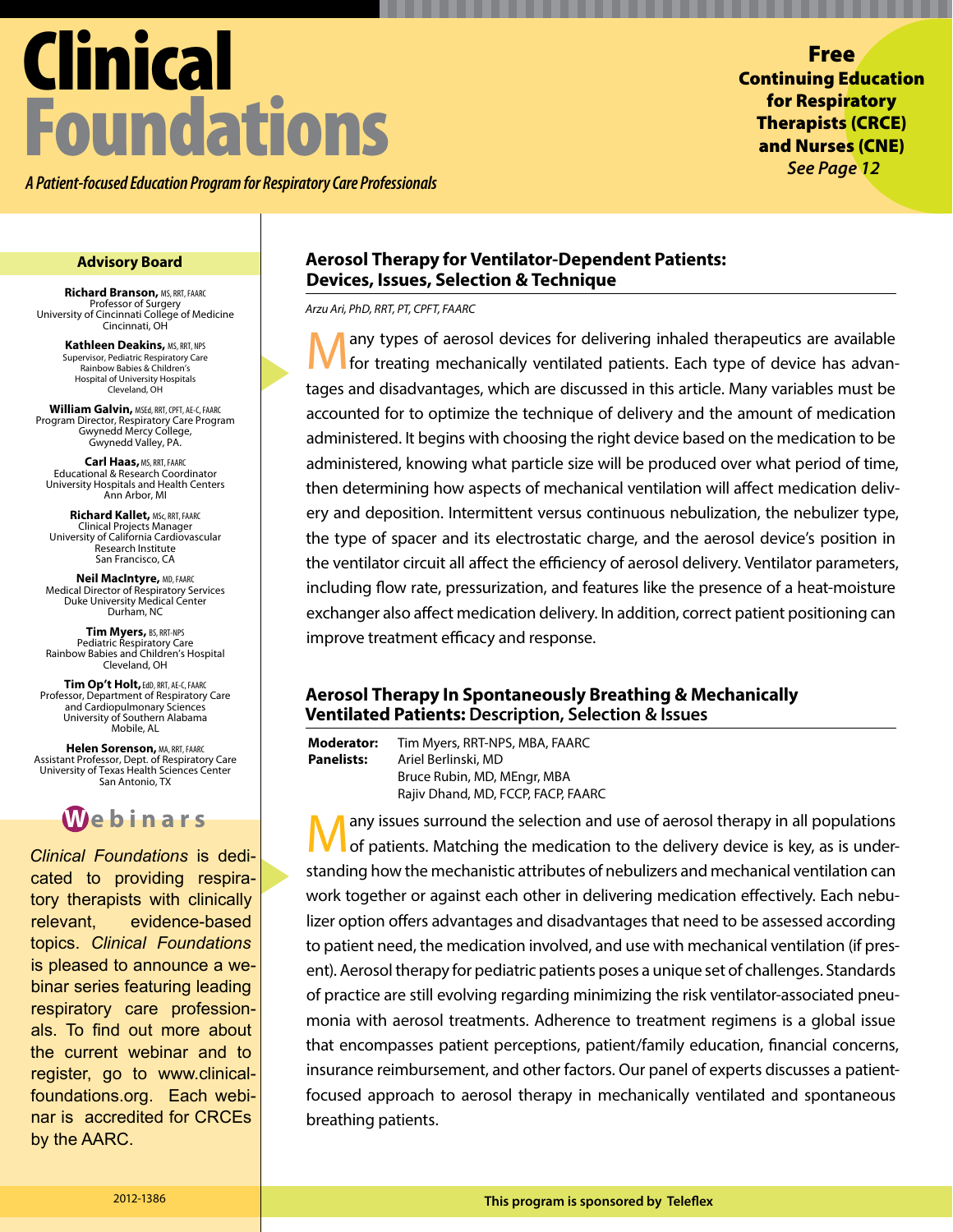

# **Aerosol Therapy for Ventilator-Dependent Patients: Devices, Issues, Selection & Technique**

*Arzu Ari, PhD, RRT, PT, CPFT, FAARC*

erosol devices have been used to<br>administer inhaled medications<br>since the invention of modern<br>mechanical ventilators. Although<br>many new aerosol devices are available for administer inhaled medications since the invention of modern mechanical ventilators. Although ventilator-dependent patients, successful aerosol therapy still depends on thorough clinician knowledge of aerosol devices and their proper use. This paper explains the types of aerosol devices available on the market and provides strategies for choosing the right device for optimal treatment of mechanically-ventilated patients.

# **Description of Aerosol Delivery Devices**

Nebulizers: Jet, ultrasonic and mesh nebulizers are used for aerosol drug delivery by converting liquid medications into small droplets that can be inhaled into the lower respiratory tract of ventilator-dependent patients.

To aerosolize liquid medications, jet nebulizers use a jet of compressed air or oxygen to draw on a reservoir and shear the liquid into particles. Jet nebulizers are widely used for ventilator-dependent patients because they are inexpensive and easy to use.

Ultrasonic nebulizers are powered by electricity or battery to generate high frequency vibrations with a piezo, thus creating a standing wave in the medication and aerosols at the crest of the wave.<sup>1,2</sup> Unlike jet nebulizers, they do not add gas to the ventilator circuit, rather, aerosol particle size and drug output are affected by the frequency and amplitude of vibration of the piezoelectric crystal. Aerosol particle size is inversely related to the vibration frequency of the piezo-electric crystal, while drug output is directly related to the amplitude of crystal vibration $3,4$ 

The mesh nebulizer, also operated by electricity or battery, vibrates a piezo that

moves liquid formulations through a fine mesh to generate aerosol.<sup>1,2,5</sup> The mesh nebulizer is a single-use device with a vibrating aperture plate designed to deliver aerosolized medications to mechanically-ventilated patients. The nebulizer is compatible with conventional ventilators. Because the mesh nebulizer operates without compressed gas, it does not change ventilator parameters and the reservoir of the nebulizer can be refilled without interrupting ventilation. Furthermore, mesh nebulizers are easy to use and have a higher rate of drug output than jet nebulizers. Unlike ultrasonic nebulizers, they do not affect the temperature or concentration of the solution being delivered.<sup>6</sup>

As with other new nebulizers, mesh nebulizer designs are portable, handheld, and highly efficient with low residual volume.<sup>1,2,5</sup> They also have a silent operation and rapid output. Also, solutions, proteins and liposomal formulations can be nebulized by mesh nebulizers. Because of these advantages, mesh nebulizers are likely become popular for delivering aerosols to ventilator-dependent patients. Whereas in vitro studies have shown mesh nebulizers to be efficient in aerosol delivery during mechanical ventilation,7,8 more clinical information about them is needed.

Pressurized Metered-Dose Inhalers (pMDIs): The pMDI is the most commonly used aerosol device for inhalation therapy worldwide; it is a compact and portable device that is easy to operate with short treatment time, multi-dose convenience and good dose consistency.<sup>9-11</sup> The basic components of a pMDI include a canister, propellants, drug formulation, metering valve and actuator. A pressurized mixture of propellants, surfactants, preservatives and active drug is released from the metering valve of the canister, which fits into an actuator boot.

Two types of propellants are used with

pMDIs: (1) chlorofluorocarbon (CFC) and (2) hydrofluoroalkane (HFA). HFA-pMDIs are different from CFC-pMDIs in terms of the formulation, metering-valve and actuator design. $54,9$  For example, HFAs contain ethanolic solutions while CFCs use a surfactant for dispersion. HFAs have a softer and finer aerosol spray with greater lung deposition than CFCs.12-14 However, despite differences in the pMDI formulations, HFApMDIs are similar to those of CFC pMDIs, in terms of bronchodilator response,<sup>15,16</sup> pulmonary function<sup>17,18</sup> and side effects.<sup>19</sup>

A variety of spacers are used for aerosol drug delivery in mechanically-ventilated patients. However, electrostatic charge and the type of spacer need to be considered. The electrostatic charge decreases aerosol delivery by drawing small particles to the walls of the chamber; therefore, clinicians need to review the electrostatic properties of the spacer before treatment. Spacers are made of metal, paper or plastic, each of which have different electrostatic properties. Electrostatic charge is not an issue with metal or paper spacers, but plastic spacers may have electrostatic or non-electrostatic properties. If a plastic spacer with electrostatic properties is used for aerosol therapy, clinicians should wash it with liquid detergent to reduce the electrostatic charge before treatment. Actuating the pMDI 12 or 20 times into a spacer also reduces the electrostatic charge. However, many pMDI doses are wasted with this technique, and it is less effective than washing.<sup>20,21</sup>

Types of spacers include unidirectional, bidirectional and cylindrical/reservoir adaptors. The spacer type influences the efficiency of aerosol delivery during mechanical ventilation.9,22-24 While bidirectional spacers are superior to unidirectional spacers in dose delivery, cylindrical spacers have been shown to have 4-to-6 fold greater efficiency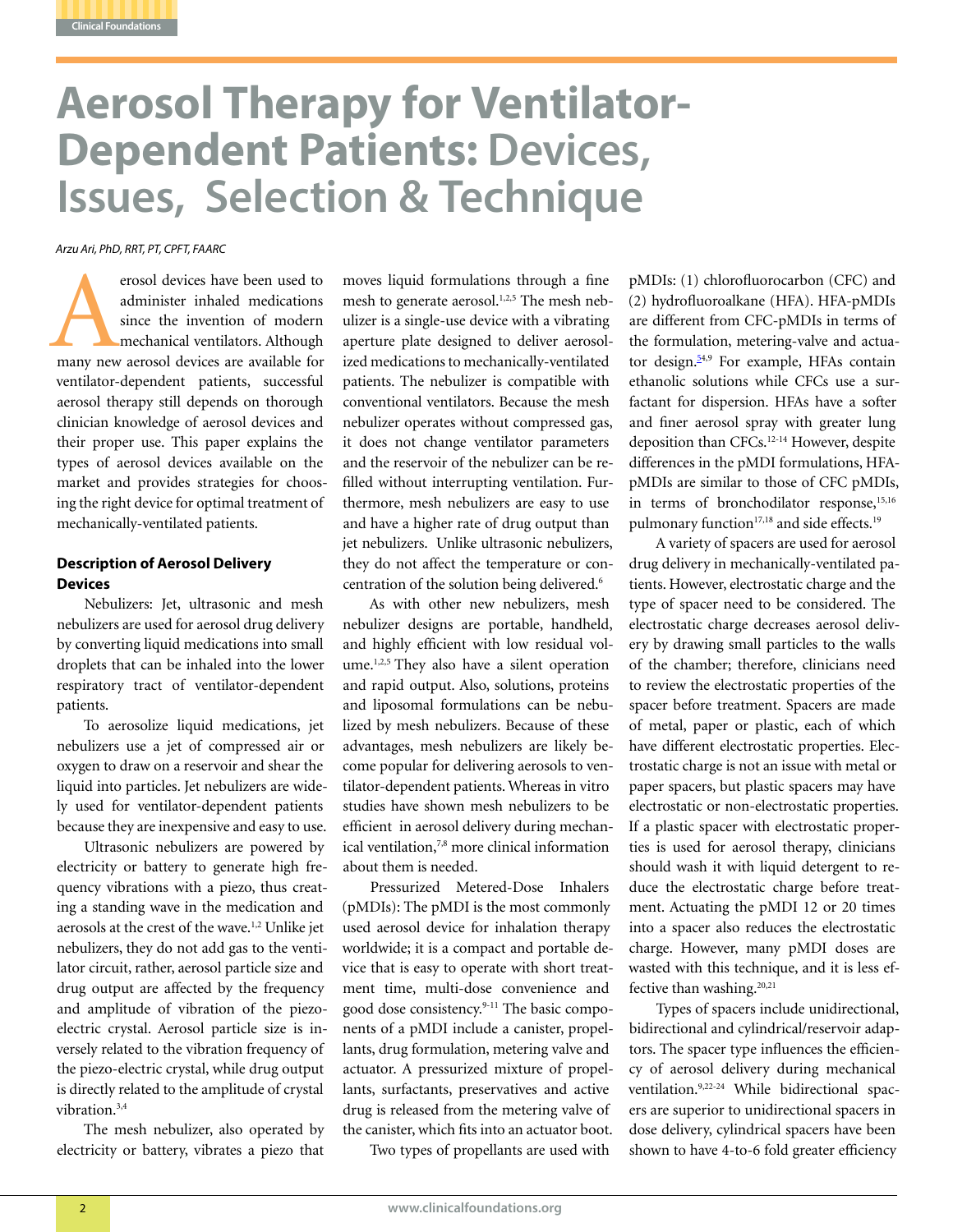

on aerosol delivery than unidirectional and bidirectional spacers that attach directly to the endotracheal tube (ETT).<sup>25-27</sup>

### **Issues with Aerosol Delivery Devices**

Problems with Nebulizers: Jet nebulizers are bulky. They require a compressor or pressurized gas to operate, and are laborintensive.20,28,29 They are also less efficient than other aerosol devices and retain a lot of the medication in the nebulizer cup, limiting the drug available to the patient. They require more preparation to setup, and more time for cleaning and maintenance than pMDIs. Further, the additional gas flow delivered into the ventilator circuit may change the set flow and delivered volume and require adjustments of alarm settings both during and after nebulization if the ventilator does not compensate for nebulizer gas flow entering the circuit. This is especially important in ventilator-dependent children because they are affected to a greater extent when extra flow is added to the ventilator circuit. Clinicians should exercise caution when changing ventilator parameters and return to them to pretreatment levels after the treatment is completed. Since jet nebulizers are attached to the ventilator circuit with a standard T adaptor, attaching or removing the nebulizer from the ventilator circuit may interrupt ventilation. Therefore, valved T adaptors should be used in order to allow placement and removal of the jet nebulizer without loss of pressure in the ventilator circuit.

Ultrasonic nebulizers also have several problems. They are bulky and more expensive than jet nebulizers. Their particle size is larger than with jet nebulizers, and drug solutions used with ultrasonic nebulizers become more concentrated during operation. There is an increase in solution temperature after a few minutes of operation, and as a result, ultrasonic nebulizers may denature some drug formulations. Although smaller ultrasonic nebulizers are used to deliver aerosolized drugs to mechanically-ventilated patients,<sup>30</sup> the cost and size of these nebulizers make them less desirable, in addition to their inefficiency in nebulizing drug suspensions and more viscous solutions.<sup>31,32</sup> Therefore, ultrasonic nebulizers are not widely used for aerosol delivery during mechanical ventilation.

Mesh nebulizers are more expensive than jet nebulizers. Suspension or viscous drugs may clog the pores of the mesh nebulizer which may not be easily detectible by the output of the nebulizer.<sup>33</sup> Cleaning of mesh nebulizers should be gentle in order to prevent damage to the mesh.

When a nebulizer is used with mechanically-ventilated patients, escape of aerosol to the environment creates health risks to healthcare providers and bystanders.<sup>34</sup> Other problems associated with nebulizers are infection due to contamination (jet nebulizer) and increases in drug concentration in the nebulizer cup when using jet and ultrasonic nebulizers.

Problems with pMDIs: If a dose counter is not used with a pMDI, it is difficult to determine the dose left in the pMDI. Thus, pMDIs may be used beyond their capacity or remaining doses may be wasted. The dose counters, which are attached to the top or boot of the pMDI, are manufactured by different companies. Although use of dose counters is recommended with all pMDIs, it should be noted that newer pMDIs with dose counters may not permit removal of the canister from the actuator. In this case, the actuator itself must fit an adapter to be connected to the ventilator circuit, but the efficiency of such systems is not known. Integrating dose counters into new pMDIs is required by the FDA in order to determine the total number of doses available in the device<sup>35</sup>

## **Selection of an Aerosol Device for Mechanically-Ventilated Patients**

Nebulizers or pMDIs with in-line spacers are used to administer inhaled medications during mechanical ventilation. Both nebulizers and pMDIs produce similar therapeutic effects in mechanically-ventilated patients.4,22,36-38 The therapeutic aim and availability of the drug generally determine which aerosol device to use. pM-DIs are preferred for inhalation therapy in ventilator-dependent patients because of problems associated with use of nebulizers and the advantages of pMDI, such as convenience, lower cost and decreased risk of damaging the flow sensor.<sup>4,39</sup> However, only a few drug formulations are available as pMDIs. Therefore, they are mainly used to deliver bronchodilators and corticosteroids

for ventilator-supported patients with airway obstruction,<sup>22,23,40</sup> while nebulizers are used to deliver a variety of drugs such as bronchodilators, corticosteroids, antibiotics, prostaglandins, surfactant, mucolytic agents and other formulations that are not available as pMDIs. A few studies have shown that use of pMDIs with ventilator-dependent patients has increased significantly over the years 41,42 because of their convenience, more consistent dosing and reduced chances of bacterial contamination.<sup>43,44</sup>

# **Factors Affecting Aerosol Drug Delivery During Mechanical Ventilation**

Aerosol delivery during mechanical ventilation depends on several factors. These can be divided into three categories: (1) ventilator-related factors, (2) circuit-related factors and (3) device-related factors.<sup>45</sup>

Ventilator-related Factors: Ventilatorrelated factors such as inspiratory flow rate, ventilator mode, inspiratory time, tidal volume, bias flow and wave patterns make a significant difference in aerosol drug delivery to ventilator-dependent patients. The lower the flow, the greater the amount of aerosol delivered to the patient. Since high inspiratory flow rates increase turbulent flow and inertial impaction of aerosol particles, aerosol deposition with high inspiratory flow rates is less than with lower flow rates. Peak flow rates of 40-50 L/min may be used to improve drug delivery during mechanical ventilation as long as this is tolerated by the patient.<sup>46,47</sup>

For critically ill patients with low compliance and low resistance, aerosol delivery through a nebulizer is more efficient with volume-controlled ventilation than pressure-controlled ventilation.<sup>48</sup> This is not the case with pMDIs. Also, it has been shown that spontaneous ventilation modes such as continuous positive airway pressure (CPAP) increase aerosol delivery by 30% compared to controlled breaths of equivalent tidal volume.49 Nebulizers generate aerosol over time; therefore, using a longer inspiratory time increases the efficiency of nebulizers, in contrast, pMDIs, which have a short aerosol generation time, are not influenced by the duration of inspiratory time.

Tidal volume (Vt) is directly related to aerosol deposition. Although setting Vt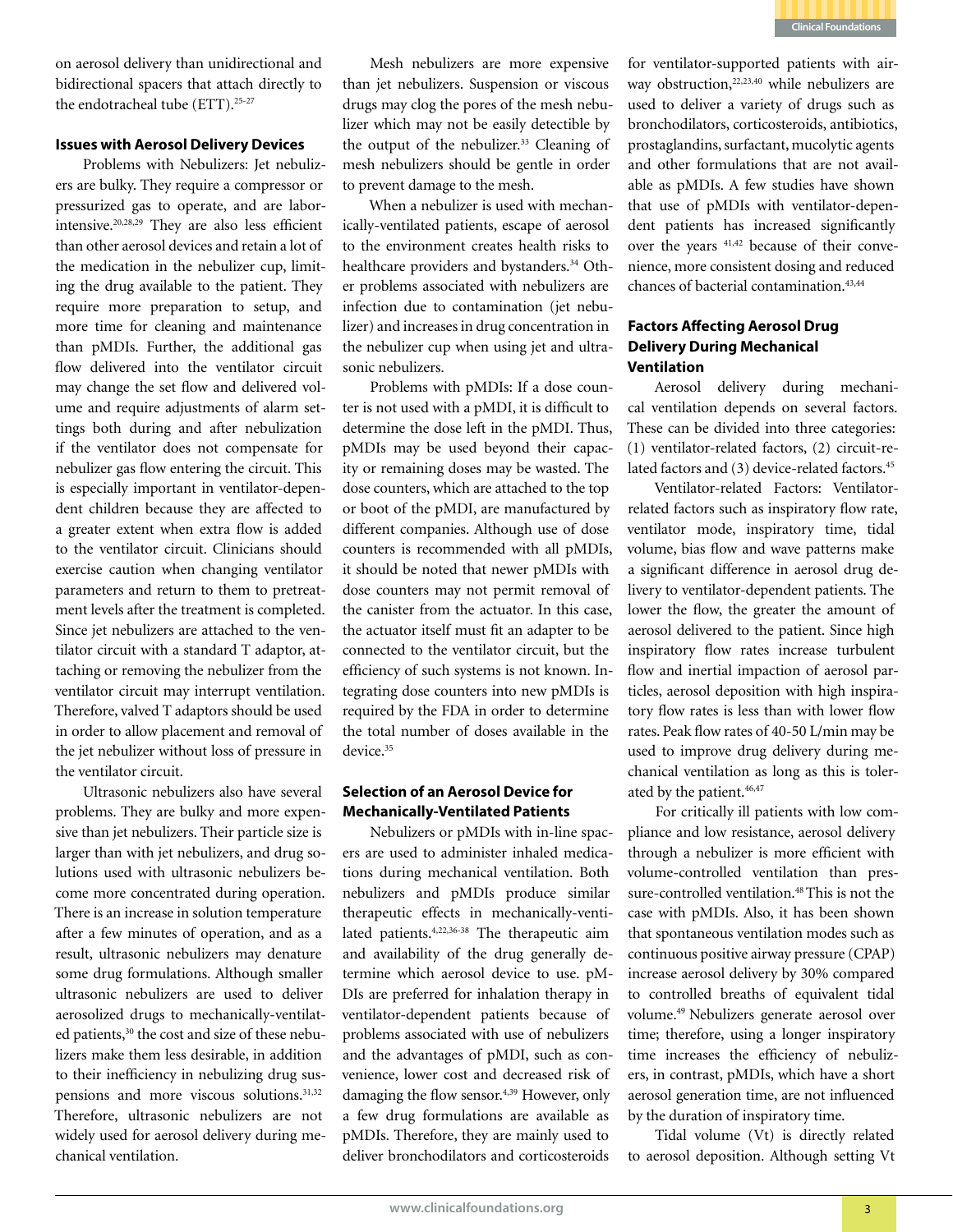

greater than 500 ml in an adult improves aerosol drug delivery during mechanical ventilation,47,49 larger Vt can damage the lungs of mechanically-ventilated patients. Vt may be a problem when it is not adequate to move the aerosol from the generator to the end of the patient airway in a single breath; therefore, it is important to set the Vt larger than the volume of the ventilator circuit and artificial airway in order to increase aerosol delivery.

Although descending ramp wave patterns provide higher efficiency than square wave patterns at the same peak flow, the effect of inspiratory waveform is much less in pMDIs than in nebulizers.48 Bias flow, also known as trigger sensitivity, affects the efficiency of nebulizers during mechanical ventilation. Increasing bias flow from 2 to 5 L/ min decreases aerosol deposition in ventilator-dependent patients by diluting aerosols and increasing the washout into the expiratory limb between breaths.<sup>8</sup>

Circuit-related Factors: Using heatmoisture exchangers (HMEs) or heated humidifiers, the gas in the ventilator circuit is heated and humidified in order to avoid drying the airway mucosa. Since the filter in the HME is considered a barrier to aerosol delivery, it should not be placed between the aerosol device and the patient. Also, if a dry circuit is used, aerosol therapy should be completed in 15 minutes to minimize the effects of dry gas on the airway mucosa.<sup>40</sup>

As shown in Figure 1, some HMEs designed for aerosol delivery (HME-AD) allow inhalation therapy without removing the HME-AD from the circuit during mechanical ventilation. Although the designs of these HME-ADs are different, each HME-AD has two configurations: (1) an HME configuration that functions like a regular HME, and (2) an aerosol configuration in which inspiratory gas bypasses the HME to deliver inhaled medications to ventilator-dependent patients. It has been reported that drug delivery varies with HME-ADs because of the

design and composition of the HME-ADs,<sup>50</sup> but clinical research is needed to determine the in-vivo efficiency of aerosol delivery by different HME-ADs and the effectiveness of HME-ADs with different aerosol devices.

Several in-vitro studies have shown up to 50% reduction in aerosol delivery with heated/humidified ventilator circuits.7,22,49,51-54 However, bypassing the humidifier and exposing a ventilator-dependent patient to dry and cold gas just to increase aerosol deposition is not recommended. Clinicians can increase the efficiency of aerosol therapy by paying attention to the technique of administration and increasing the dose when a heated humidifier is used.

The density of gas used with the ventilator has been shown to make a substantial difference in aerosol delivery. For instance, helium-oxygen mixtures greater than 50% increase aerosol delivery with nebulizers and pMDIs more than air or air-oxygen mixtures used to ventilate the patient.<sup>55</sup>

Aerosol deposition with artificial airways such as an endotracheal tube (ETT) or tracheostomy tube (TT) has not been studied much. Also, research on the efficiency of aerosol delivery in intubated patients has focused largely on ETT, with little analysis of effect of TT on aerosol delivery during mechanical ventilation. Since ETTs are narrower than the internal diameter of the trachea, they are associated with increased airway resistance and losses in aerosol delivery.<sup>56,57</sup> Previous in-vitro studies indicate that there is no difference in aerosol deposition between ETT with 9.0 -7.0 mmID, but aerosol delivery to ventilator-dependent patients is reduced as the inner diameter of ETT decreases from  $6.0$  mmID to  $3.0$  mmID.<sup>52,56</sup>

Device-related Factors: The nebulizer type and its position in the ventilator circuit have all been shown to impact the efficiency of aerosol delivery. Previous research reported variations in dose efficiency in different brands of nebulizers, and different units



Figure 1. HMEs designed for aerosol delivery during mechanical ventilation. A: Circuvent HME/HCH bypass (Smiths-Medical Keene, NH )with Gibeck Humidvent Filter Light S inline (Hudson RCI, Arlington Heights, IL). B: Humid-Flo HME (Hudson RCI, Arlington Heights, IL). C: Airlife bypass HME (Carefusion, San Diego, California). (Reproduced with permission, from Reference 70)

of the same brand.58,59 Since fill volume and nebulizer type affect drug delivery,57,60 following instructions in the drug/device label is critical.

# **Optimum Technique for Drug Delivery in Ventilator-Dependent Patients**

Aerosol drug delivery to ventilatordependent patients is affected by many factors. Understanding these factors has helped us to develop optimal techniques for using pMDIs and nebulizers. When proper administration technique is used, aerosol therapy in mechanically-ventilated patients is safe, convenient and effective. Figure 2 outlines the optimum administration technique with nebulizers and pMDIs.

Patient position: Studies have shown that drug delivery to patients in a semi-fowler and sitting position produces a significant response.61-65 Therefore, if the patient cannot sit in the bed during inhalation therapy, a semi-fowler position with the head of the bed elevated to 20° to 30° above the horizontal should be used for aerosol administration during mechanical ventilation.

Optimum Technique with Nebulizers: Jet nebulizers are operated continuously by pressurized gas or intermittently by a separate line connected to the ventilator which provides driving pressure and flow to the nebulizer. During intermittent operation (aka nebulizer function on the ventilator), the ventilator operates the nebulizer only in inspiration, thus reducing aerosol loss during expiration. When nebulizer function is used for aerosol therapy during mechanical ventilation, the ventilator compensates for the flow to the nebulizer to maintain constant tidal volume and minute ventilation. Although jet nebulizers are often operated continuously, it has been shown that intermittent nebulization increases aerosol deposition more than continuous nebulization during mechanical ventilation.<sup>51,66</sup> However, it must be noted that the lower pressure of the driving gas may affect the aerosol characteristics and delivery efficiency of a nebulizer operated through the ventilator. For instance, operating a nebulizer with a lower driving pressure (<15 psi) through a ventilator instead of using pressurized gas (≥50 psi) may generate larger particles and decrease the efficiency of the nebulizer.<sup>40</sup> However, it has been reported that the newer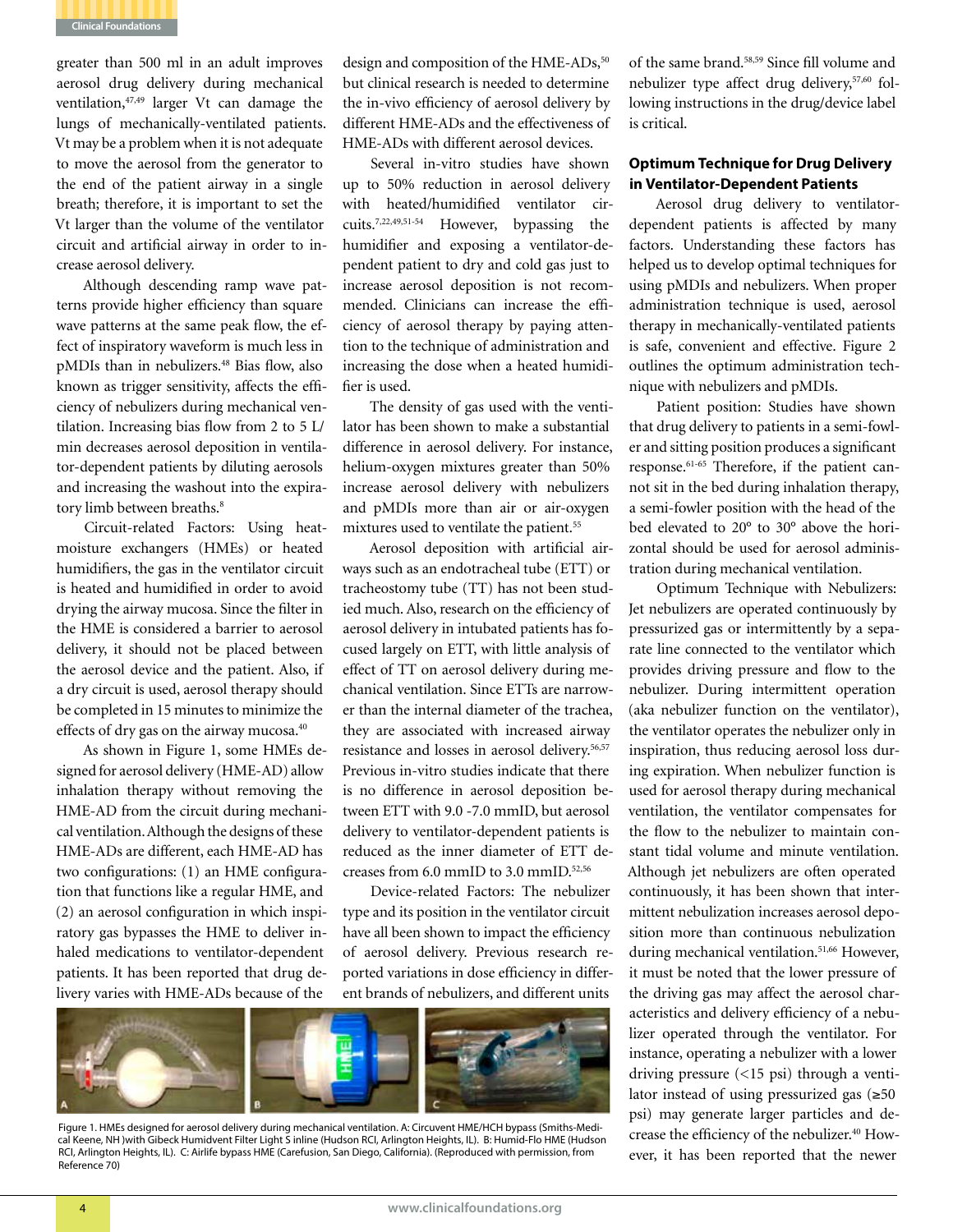

Figure 2. An algorithm describing steps for optimal drug administration technique by each aerosol generator (Reproduced with permission from Reference 45).



ventilators with built-in nebulizer function deliver reproducible and consistent doses to ventilator-dependent patients.<sup>51,67</sup>

When the jet nebulizer is placed closer to the ventilator and operated continuously

under heated/humidified conditions, the aerosol tubing acts as a reservoir because continuous output of the jet nebulizer charges the inspiratory limb of the ventilator circuit between inspiration and minimizes

aerosol loss during the expiratory phase of the breathing cycle.<sup>7</sup> pMDIs, mesh and ultrasonic nebulizers that do not add gas flow to the ventilator circuit appear to be most efficient when placed in the inspiratory limb, 6 inches from the Y adaptor.7 With the addition of continuous bias flow in the ventilator circuit, placement of aerosol generators near the ventilator may be more efficient.<sup>8</sup>

Optimum Technique with pMDIs: Priming and shaking the canister before treatment is important, especially prior to first use and when the canister has not been used for more than 24 hours. Otherwise, the drug in the pMDI formulation may separate from the propellants, which reduces aerosol delivery.68 Also, synchronizing pMDI actuation with the beginning of inspiration is required for effective aerosol therapy during mechanical ventilation. Aerosol drug delivery to ventilator-dependent patients is maximized by synchronizing the actuation of pMDI with the beginning of inspiration.69 When a spacer is used with a ventilator-dependent patient, it should be placed at approximately 15 cm from the ETT in order to achieve a significant bronchodilator response.<sup>24,61</sup>

Patient Monitoring: In order to eliminate the complications caused by aerosol treatment, some institutions require respiratory therapists to stay in the room when administering aerosol therapy through nebulizers. Although this increases respiratory therapist time spent with patients, such practice assures not only patient safety but also effective aerosol therapy for critically-ill patients.

### **Conclusion**

In conclusion, there have been dramatic advances in aerosol drug delivery for ventilator-dependent patients over the years. However, aerosol therapy during mechanical ventilation is still complex because of challenges associated with the aerosol devices, inhaled medications, device selection and administration technique. Therefore, understanding aerosol delivery devices, potential problems and factors influencing drug delivery to mechanically-ventilated patients is crucial for the safety and effectiveness of aerosol therapy for patients in the ICU.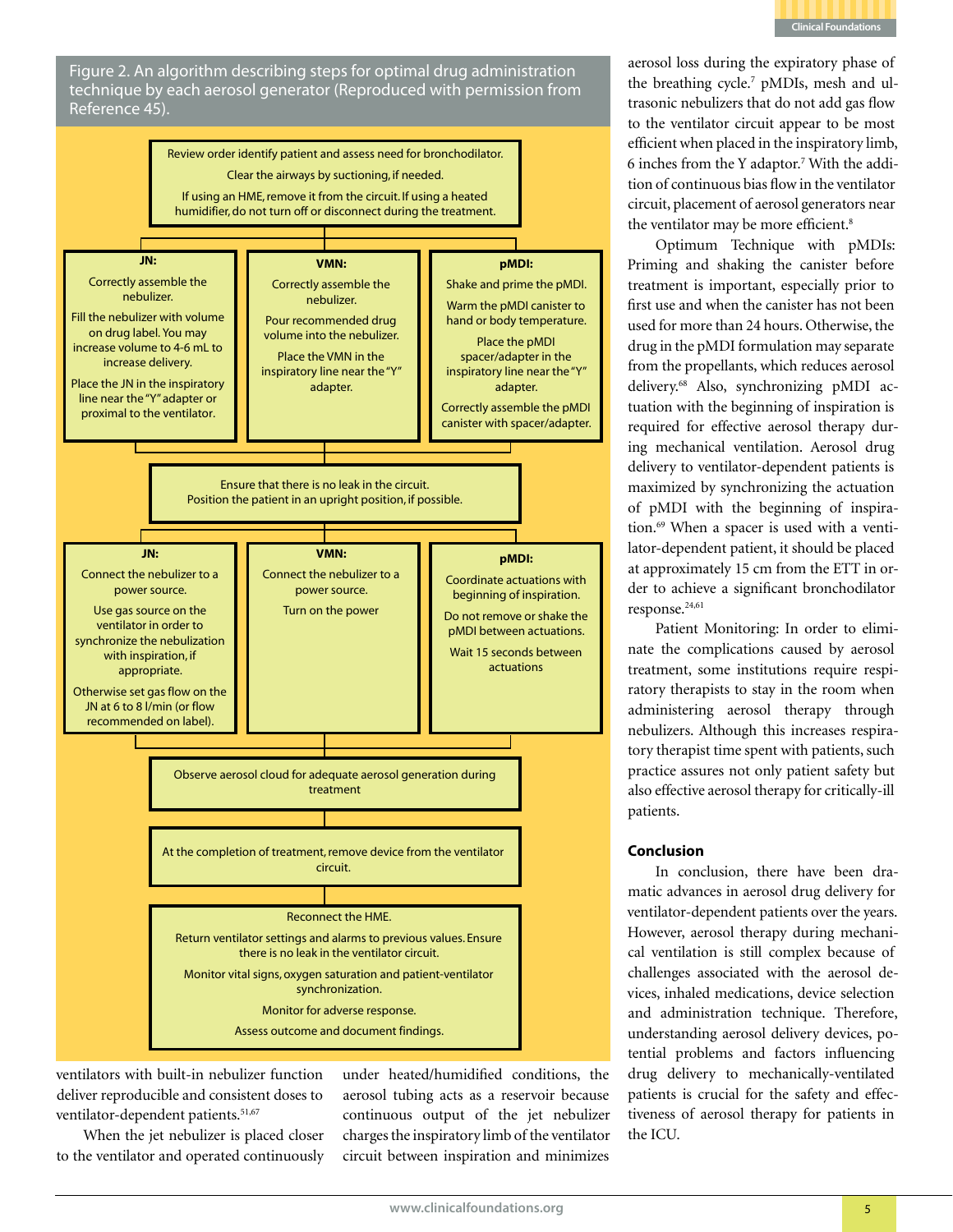

#### **References**

- 1. Ari A, Hess D, Myers TR, Rau JL. A Guide to Aerosol Delivery Devices for Respiratory Therapists. Dallas, Texas: American Association for Respiratory Care; 2009.
- 2. Dolovich MB, Dhand R. Aerosol drug delivery: developments in device design and clinical use. Lancet. 2010;377(9770):1032-1045.
- 3. Rau JL. Design principles of liquid nebulization devices currently in use. Respir Care. Nov 2002;47(11):1257- 1275; discussion 1275-1258.
- 4. Dhand R, Mercier E. Effective inhaled drug administration to mechanically ventilated patients. Expert Opin Drug Deliv. Jan 2007;4(1):47-61.
- 5. Dhand R. Nebulizers that use a vibrating mesh or plate with multiple apertures to generate aerosol. Respir Care. Dec 2002;47(12):1406-1416; discussion 1416-1408.
- 6. Dhand R. Aerosol delivery during mechanical ventila- tion: from basic techniques to new devices. J Aerosol Med Pulm Drug Deliv. Mar 2008;21(1):45-60.
- Ari A, Areabi H, Fink JB. Evaluation of position of aerosol device in two different ventilator circuits during mechani- cal ventilation. Respir Care. 2010;55(7):837-844.
- 8. Ari A, Atalay OT, Harwood R, Sheard MM, Aljamhan EA, Fink JB. Influence of nebulizer type, position, and bias flow on aerosol drug delivery in simulated pediatric and adult lung models during mechanical ventilation. Respir Care. Jul 2010;55(7):845-851.
- 9. Rubin B, Fink J. Optimizing aerosol delivery by pressur-ized metered-dose inhalers. Respir Care. 2005;50:1191.
- 10. Rubin BK. Air and soul: the science and application of aerosol therapy. Respir Care. Jul 2010;55(7):911-921.
- 11. Fink J. Metered-dose inhalers, dry powder inhalers and transitions. Respir Care. 2000;45:623-635.
- 12. Leach C, Davidson P, Boudreau R. Improved airway tar- geting with the CFC-free HFA-beclomethasone metereddose inhaler compared with CFC-beclomethasone. Eur Respir J. 1998;12:1346.
- 13. Ross D, Gabrio B. Advances in metered dose inhaler tech- nology with the development of a chlorofluorocarbonfree drug delivery system. J Aerosol Med. 1999;12:151.
- 14. Gross G, Thompson P, Chervisky P. Hydroflouoroalkane-134a beclomethasone dipropionate, 400 microg, is as effective as chlorofluorocarbon beclomethasone dipropionate, 800 microg, for the treatment of moderate asthma.<br>Chest. 1999;115:343-351.
- 15. Bleecker ER, Tinkelman DG, Ramsdell J, et al. Proventil HFA provides bronchodilation comparable to ventolin over 12 weeks of regular use in asthmatics. Chest. Feb 1998;113(2):283-289.
- 16. Shapiro GS, Klinger NM, Ekholm BP, Colice GL. Comparable bronchodilation with hydrofluoroalkane-134a (HFA) albuterol and chlorofluorocarbons-11/12 (CFC) albuterol in children with asthma. J Asthma. Dec 2000;37(8):667-675.
- 17. Bronsky E, Ekholm BP, Klinger NM, Colice GL. Switching patients with asthma from chlorofluorocarbon (CFC) albuterol to hydrofluoroalkane-134a (HFA) albuterol. J Asthma. 1999;36(1):107-114.
- 18. Lumry W, Noveck R, Weinstein S, et al. Switching from Ventolin CFC to Ventolin HFA is well tolerated and effective in patients with asthma. Ann Allergy Asthma Immunol. Mar 2001;86(3):297-303.
- 19. Hendeles L, Colice GL, Meyer RJ. Withdrawal of albuterol inhalers containing chlorofluorocarbon propellants. N Engl J Med. Mar 29 2007;356(13):1344-1351.
- 20. Rau JL. Practical problems with aerosol therapy in COPD. Respir Care. Feb 2006;51(2):158-172.
- 21. Kenyon C, Thorsson L, Borgström L, Newman S. The ef- fects of static charge in spacer devices on glucocorticoste- roid aerosol disposition in asthmatic patients. Eur Respir J. 1998;11:606-610.
- 22. Dhand R, Tobin MJ. Inhaled bronchodilator therapy in mechanically ventilated patients. Am J Respir Crit Care Med. Jul 1997;156(1):3-10.
- 23. Dhand R. Inhalation therapy with metered-dose inhalers and dry powder inhalers in mechanically ventilated patients. Respir Care. Oct 2005;50(10):1331-1334; discussion 1344-1335.
- 24. Dhand R, Tobin MJ. Bronchodilator delivery with metered-dose inhalers in mechanically-ventilated patients. Eur Respir J. Mar 1996;9(3):585-595.
- 25. Rau J, Dunlevy C, Hill R. A comparison of inline MDI ac- tuators for delivery of a beta agonist and a corticosteroid with a mechanically-ventilated lung model. Respir Care. 1998;43:705-712.
- 26. Rau J, Harwood R, Groff J. Evaluation of a reservoir device for metered-dose bronchodilator delivery to intubated adults: an in-vitro study. Chest. 1992;102(3):924-930.
- 27. Fuller HD, Dolovich MB, Turpie FH, Newhouse MT. Ef- ficiency of bronchodilator aerosol delivery to the lungs from the metered dose inhaler in mechanically ventilated

patients. A study comparing four different actuator de- vices. Chest. Jan 1994;105(1):214-218.

- 28. Dhand R, Dolovich M, Chipps B, Myers T, Restrepo R, ment of COPD: evidence and recommendations. COPD. 2012;9(1):58-72.
- 29. Rau JL. The inhalation of drugs: advantages and problems. Respir Care. Mar 2005;50(3):367-382.
- 30. Thomas SH, O'Doherty MJ, Page CJ, Treacher DF, Nunan TO. Delivery of ultrasonic nebulized aerosols to a lung model during mechanical ventilation. Am Rev Resp Dis. 1993;148(4):872-877.
- 31. Dhand R, Sohal H. Pulmonary Drug Delivery System for inhalation therapy in mechanically ventilated patients. Expert Review of Medical Devices. 2008;5(1):9-20.
- Nikander K, Turpeinen M, Wollmer P. The conventional ultrasonic nebulizer proved inefficient in nebulizing a suspension. J Aerosol Med. Summer 1999;12(2):47-53.
- 33. Rubin B. Pediatric aerosol therapy: new devices and new drugs. Respir Care. 2011;56(9):1411-1421.
- 34. Ari A, Fink J, Harwood R, Pilbeam S. Secondhand Aerosol Exposure during Mechanical Ventilation with and without Expiratory Filters: An In-Vitro Study. Respiratory Care. 2010;55(11):1566.
- 35. Guidance for Industry: Integration of Dose-Counting Mechanisms into MDI Drug Products. 2003; http://www. fda.gov/cder/guidance/5308fnl.htm#top.
- 36. Duarte A, Momi K, Bidani A. Bronchodilator therapy with metered dose inhaler and spacer versus nebulizer in me- chanically ventilated patients: comparison of magnitude and duration of response. Respir Care. 2000;45(7):817- 823.
- 37. Gay PC, Patel HG, Nelson SB, Gilles B, Hubmayr RD. Metered dose inhalers for bronchodilator delivery in intubated, mechanically ventilated patients. Chest. Jan 1991;99(1):66-71.
- 38. Guerin C, Chevre A, Dessirier P, et al. Inhaled fenoterolipratropium bromide in mechanically ventilated patients with chronic obstructive pulmonary disease. Am J Respir Crit Care Med. Apr 1999;159(4 Pt 1):1036-1042.
- 39. Laube BL, Janssens HM, de Jongh FH, et al. What the pul- monary specialist should know about the new inhalation therapies. Eur Respir J. Jun 2011;37(6):1308-1331.
- 40. Dhand R, Guntur VP. How best to deliver aerosol medications to mechanically ventilated patients. Clin Chest Med. Jun 2008;29(2):277-296, vi.
- 41. Ballard J, Lugo RA, Salyer JW. A survey of albuterol ad- ministration practices in intubated patients in the neona- tal intensive care unit. Respir Care. Jan 2002;47(1):31-38.
- 42. Chang L, Honiden S, Haithcock J. Utilization of bronchodilators in ventilated patients without obstructive airways disease. Respir Care. 2007;52:154-158.
- 43. Hamill R, Houston E, Georghiou P. An outbreak of Bur-<br>kholderia cepacia respiratory tract colonization and in-<br>fection associated with nebulized albuterol therapy. Ann Intern Med. 1995;122:762.
- 44. Craven D, Lichtenberg D, Goularte T. Contaminated medication nebulizers in mechanical ventilator circuits. Source of bacterial aerosols. Am J Med. 1984;77:834-838.
- 45. Ari A, Fink JB. Factors affecting bronchodilator delivery in mechanically ventilated adults. Nurs Crit Care. Jul 2010;15(4):192-203.
- 46. Manthous C, Hall C, Schmidt G, Wood L. Metered-dose tilated patients. Am Rev Resp Dis. 1993;148(6):1567-1570.
- 47. Manthous CA, Hall JB. Administration of therapeutic aerosols to mechanically ventilated patients. Chest. Aug 1994;106(2):560-571.
- 48. Hess DR, Dillman C, Kacmarek RM. In vitro evaluation of aerosol bronchodilator delivery during mechanical tion. Intensive Care Med. Jul 2003;29(7):1145-1150.
- 49. Fink J, Dhand R, Duarte A, Jenne J, Tobin M. Aerosol cal ventilation. An in-vitro model. Am J Respir Crit Care Med. 1996;154(2):382-387.
- 50. Bowers W, Harwood R, Fink J, Sheard M, Zimmerman R, Ari A. Effects of heat and moisture exchangers designed to allow aerosol delivery on aerosol deposition in simulated mechanically ventilated adults. Respiratory Care. 2010;55(11):1576.
- 51. Miller DD, Amin MM, Palmer LB, Shah AR, Smaldone GC. Aerosol delivery and modern mechanical ventilation: in vitro/in vivo evaluation. Am J Respir Crit Care Med. Nov 15 2003;168(10):1205-1209.
- 52. O'Riordan TG, Greco MJ, Perry RJ, Smaldone GC. Nebu- lizer function during mechanical ventilation. Am Rev Respir Dis. May 1992;145(5):1117-1122.
- 53. Fuller H, Dolovich M, Chambers C, Newhouse M. Aero- sol delivery during mechanical ventilation: a predictive in-vitro lung model. J Aerosol Med. 1992;5:251-259
- 54. Garner SS, Wiest DB, Bradley JW. Albuterol delivery by metered-dose inhaler with a pediatric mechanical ventilatory circuit model. Pharmacotherapy. Mar-Apr 1994;14(2):210-214.
- 55. Goode ML, Fink JB, Dhand R, Tobin MJ. Improvement in aerosol delivery with helium-oxygen mixtures during mechanical ventilation. Am J Respir Crit Care Med. Jan 2001;163(1):109-114.
- 56. Ahrens RC, Ries RA, Popendorf W, Wiese JA. The delivery of therapeutic aerosols through endotracheal tubes. Pedi- atr Pulmonol. Jan-Feb 1986;2(1):19-26.
- 57. Wright P, Marini J, Bernard G. In vitro versus in-vivo comparisons of endotracheal tube airflow resistance. Am Rev Respir Dis 1989;140(1):10-16.
- 58. Alvine GF, Rodgers P, Fitzsimmons KM, Ahrens RC. Dis- posable jet nebulizers. How reliable are they? Chest. Feb 1992;101(2):316-319.
- 59. Berg E, Picard R. In-vitro delivery of budesonide from 30 jet nebulizer/compressor combinations using infant and child breathing patterns Respir Care 2009;54(12):1671- 1678.
- 60. Hess D, Fisher D, Williams P, Pooler S, Kacmarek RM. Medication nebulizer performance. Effects of diluent volume, nebulizer flow, and nebulizer brand. Chest. Aug 1996;110(2):498-505.
- 61. Dhand R, Jubran A, Tobin MJ. Bronchodilator delivery by metered-dose inhaler in ventilator-supported patients. Am J Respir Crit Care Med. Jun 1995;151(6):1827-1833.
- 62. Dhand R, Duarte A, Jubran A, et al. Dose response to bronchodilator delivered by metered-dose inhaler in ventilator supported patients. Am J Respir Crit Care Med. 1996;154(2):388-393.
- 63. Mouloudi E, Prinianakis G, Kondili E, Georgopoulos D. Bronchodilator delivery by metered-dose inhaler in me-chanically ventilated COPD patients: influence of flow pattern. Eur Respir J. Aug 2000;16(2):263-268.
- 64. Tzoufi M, Mentzelopoulos SD, Roussos C, Armaganidis A. The effects of nebulized salbutamol, external positive end-expiratory pressure, and their combination on respiratory mechanics, hemodynamics, and gas exchange in mechanically ventilated chronic obstructive pulmonary disease patients. Anesth Analg. Sep 2005;101(3):843-850, table of contents.
- 65. Mouloudi E, Katsanoulas K, Anastasaki M, Askitopoulou E, Georgopoulos D. Bronchodilator delivery by metereddose inhaler in mechanically ventilated COPD patients: influence of end-inspiratory pause. Eur Respir J. Jul 1998;12(1):165-169.
- 66. Hughes J, Saez J. Effects of nebulizer mode and position in a mechanical ventilator circuit on dose efficiency. . Respir Care. 1987;32(12):1131-1135.
- 67. Dhand R. Aerosol therapy during mechanical ventilation: getting ready for prime time. Am J Respir Crit Care Med. Nov 15 2003;168(10):1148-1149.
- 68. Fink J, Dhand R. Bronchodilator resuscitation in the emergency department, part 2: dosing. Respir Care. 2000;45(5):497.
- 69. Diot P, Morra L, Smaldone GC. Albuterol delivery in a model of mechanical ventilation. Comparison of metered-dose inhaler and nebulizer efficiency. Am J Respir Crit Care Med. Oct 1995;152(4 Pt 1):1391-1394.
- 70. Bowers W. Effects of heat and moisture exchangers designed to allow aerosol delivery on airway resistance and aerosol deposition. Atlanta, GA: Georgia State University, 2010.

**Arzu Ari, PhD, PT, RRT, CPFT, FAARC**, is an associate professor of respiratory therapy at Georgia State University, Atlanta, GA teaching both undergraduate and graduate courses in the field. Since 2000, she has been involved continuously in research regarding aerosol delivery. Ari has published almost 30 articles on respiratory care issues. She is a co-author of *A Guide to Aerosol Delivery Devices for Respiratory Therapists*, has contributed to chapters in five other textbooks on respiratory care, and has presented in conferences around the globe. Ari has developed and led multiple educational initiatives—including a nine-month education and training program in Turkey that allowed its students to sit for the entry-level portion of the National Board Examinations, as given by the U.S. National Board for Respiratory Care. Ari is a 2011 Fellow of the American Association for Respiratory Care (FAARC).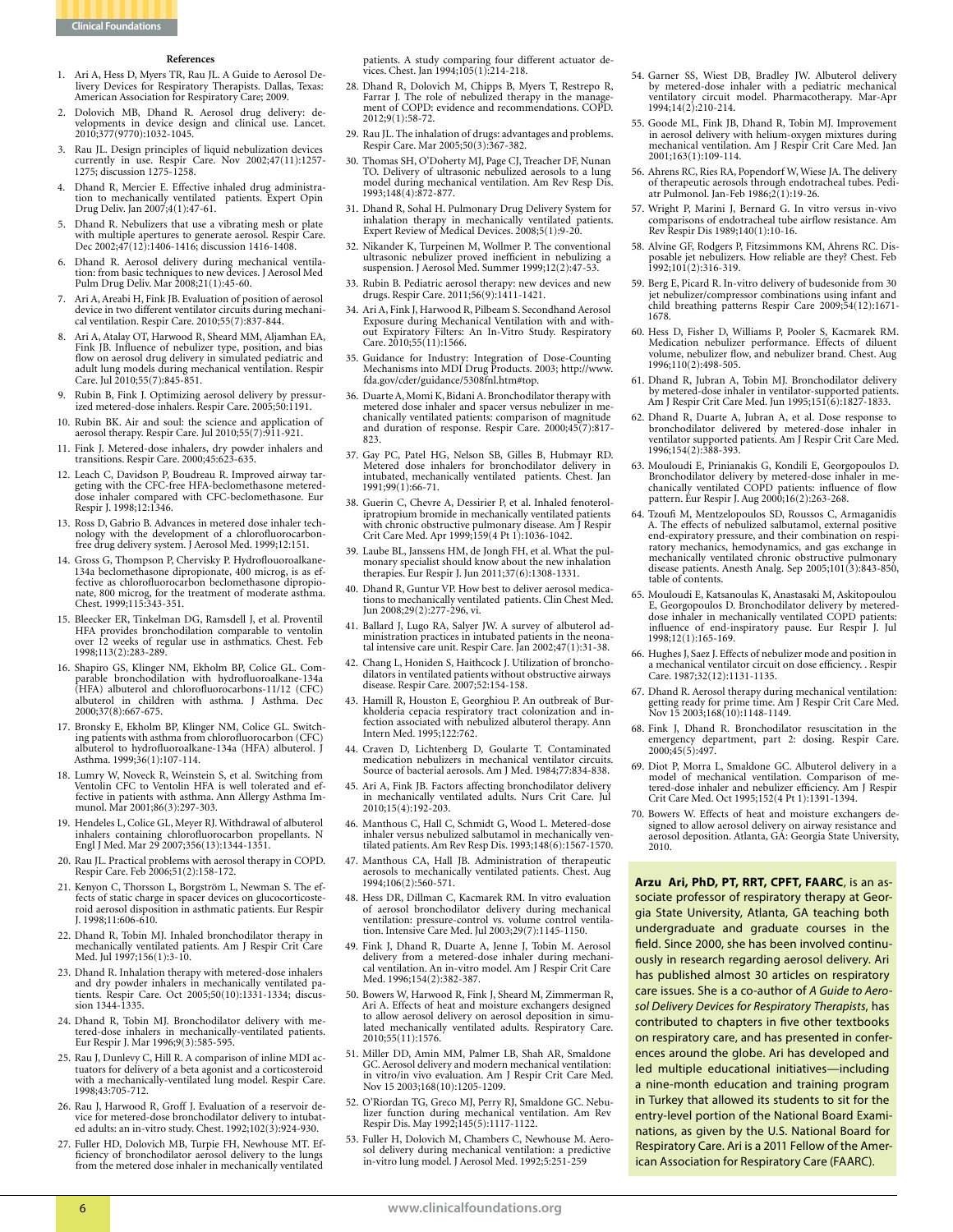

# Panel Discussion Clinical Foundations

# **Aerosol Therapy In Spontaneously Breathing And Mechanically Ventilated Patients: Description, Selection & Issues**

**Moderator:** Tim Myers, RRT-NPS, MBA, FAARC **Panelists:** Ariel Berlinski, MD Bruce Rubin, MD, MEngr, MBA Rajiv Dhand, MD, FCCP, FACP, FAARC

any issues surround the **selection and use of aerosol therapy in all populations of patients. Matching the medication to the delivery device is key, as is understanding how the mechanistic attributes of nebulizers and mechanical ventilation can work together or against each other in delivering medication effectively. Each nebulizer option offers advantages and disadvantages that need to be assessed according to patient need, the medication involved, and use with mechanical ventilation (if present). Aerosol therapy for pediatric patients poses a unique set of challenges. Standards of practice are still evolving regarding minimizing the risk ventilator-associated pneumonia with aerosol treatments. Adherence to treatment regimens is a global issue that encompasses patient perceptions, patient/family education, financial concerns, insurance reimbursement, and other factors. Our panel of experts discusses a patient-focused approach to aerosol therapy in mechanically ventilated and spontaneous breathing patients.**

Nebulizers that produce aerosols with a smaller particle size are better suited for aerosol delivery during mechanical ventilation.

- Rubin -

*The ability to match the right delivery device with the mode of ventilation of respiratory patients is imperative to insuring medication delivery. What is the key take home message for clinicians are how to select the appropriate delivery device?*

**Berlinski:** In spontaneously breathing patients, prescribe an inhalation device that either they or their caregivers can effectively assemble, operate and clean. The prescribed drug has to be available for use

with that device; and consider minimization of systemic side effects, including ocular and facial exposure, during the selection process. Do a hands-on evaluation of the patient's proficiency in using the device at each clinic visit.

Mouthpieces should be used when possible to optimize drug delivery. Tracheostomized patients can effectively use a metered-dose inhaler attached to a valved holding chamber that has a special connector for the trach. Patients receiving either invasive or non-invasive ventilator support have different considerations. Preferentially use in-line devices that avoid breaking the circuit integrity. When selecting the drug dosage, take into consideration a decrease in drug delivery due to the presence of circuit humidity. Ultrasonic and vibrating mesh nebulizers should be preferred over jet nebulizers if no additional flow within the circuit is desired.

**Rubin:** The best device under any circumstance is the one that the patient will use correctly, comfortably, and as prescribed. That helps ensure treatment adherence. I prefer devices that (1) are easy to use and clean, (2) require minimal setup and breakdown, (3) rapidly deliver a good amount of medication to the airways, and (4) are reasonably priced. For these reasons, I prefer using pressurized meter dose inhalers (pMDI) or dry-powder inhalers (DPI) whenever possible. However, some of the newer small-volume nebulizers are fast, portable, and easy to use.

**Dhand:** Another takeaway is to match the drug with the device, because sometimes a drug/device combination is not available. Many classes of aerosolized therapeutics are available today—bronchodilators, mu-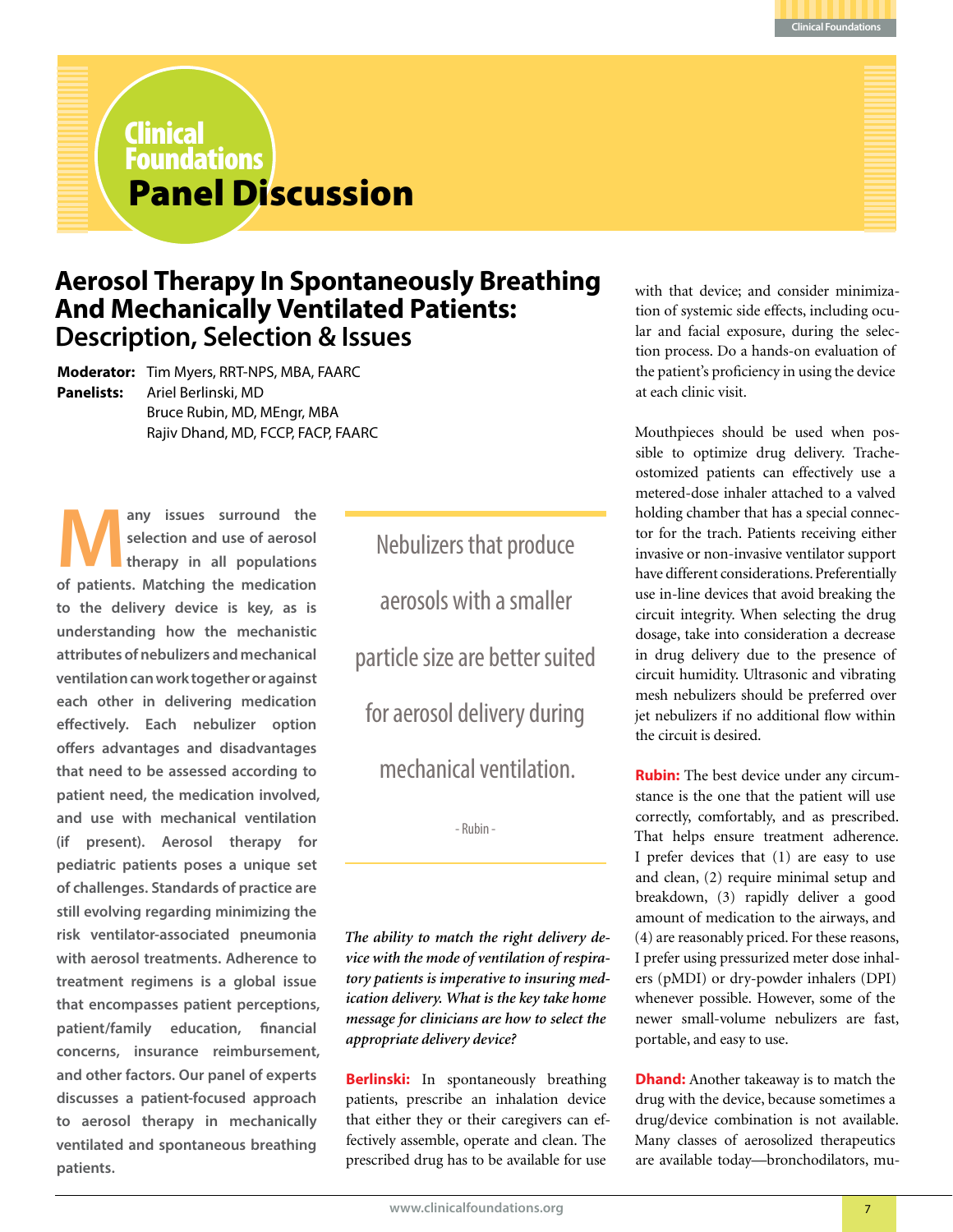

cokinetic agents, corticosteroids, surfactants, prostaglandins, antibiotics, diuretics, and anticoagulants, among others. But currently, pMDI formulations are available only for bronchodilators and corticosteroids. DPIs are not efficient for aerosol delivery in ventilated patients. So nebulizers are used by default for delivering drug solutions and suspensions for which no pMDI formulations are available. But a word of caution: some of those solutions may be formulated for intravenous rather than inhalational use.

When a pMDI is used, an appropriate adapter positioned about 15 cm from the endotracheal tube in the inspiratory limb of the ventilator circuit is ideal for efficient aerosol delivery. Moreover, device actuation must be synchronized with ventilator inspiratory airflow.

The nebulizer choice should be based on studies that demonstrate efficiency of aerosol delivery in the specific clinical situation and with the drug for which it will be employed. In general, nebulizers that produce aerosols with a smaller particle size (MMAD < 3µm) are better suited for aerosol delivery during mechanical ventilation than nebulizers that produce larger-particle aerosols. For routine bronchodilator therapy, pMDIs are preferred over nebulizers. A 2012 review article discusses factors influencing aerosol delivery, choice of drug delivery devices, and optimum administration techniques of inhaled drugs in mechanically ventilated patients.<sup>1</sup>

# *What should clinicians be aware of regarding the inherent advantages and key differences among nebulizers as they match a device and product with patient needs?*

**Berlinski:** Two new nebulizer designs/technologies have become available in the last few years. The breath-actuated nebulizer releases aerosol only during inhalation, and it offers the advantages of decreased exposure to the healthcare provider and less drug wastage.2 This type of nebulizer might not be appropriate for toddlers and younger children, due to their inability to open the inhalation valve. Such devices also deliver a less variable amount of medication. Vibrating mesh nebulizers have been released

Use the drug/device combination that was approved as a result of clinical trials that used that same combination.

- Berlinski -

as open platform or tied to specific drugs.<sup>3</sup> They are more efficient and faster at facilitating adherence to the inhaled therapy.<sup>4</sup> But their membranes need to be treated carefully and cleaned according to instructions to avoid occlusion and subsequent malfunctions. The high efficiency of these devices may predicate dosing adjustments. This is especially crucial with drugs that have a narrow therapeutic index. And, as Rajiv [Dhand] noted, use the drug/device combination that was approved as a result of clinical trials that used that same combination. Finally, some drugs like budesonide can't be used with an ultrasonic nebulizer. Methodologies to determine equivalency between different drug/device combinations are needed.

**Rubin:** New nebulizer technology allows rapid, effective airway delivery of medications, including medications that are not available in other forms. For non-intubated patients who require therapy using bronchodilators, inhaled corticosteroids, or anticholinergics, I still prefer using a pMDI with a holding chamber or for patients who can generate sufficient inspiratory flow, a DPI. For medications like aerosolized antibiotics (e.g. inhaled tobramycin and aztreonam) and medications such as dornase alfa (Pulmozyme), only a select group of nebulizers have been well studied. And, as Ariel [Berlinski] said, use only nebulizer/ medication combos that have been studied in clinical trials. As more data are collected

regarding use of other medications in these newer nebulizers, the recommendations will change, giving patients and providers more choices.

Whenever possible, I prefer not to use a mix of nebulizers and devices. Each device requires slightly different steps for appropriate use. So, the more devices in the mix, the more likely it will be that certain ones simply will not be used or will be used inappropriately.

**Dhand:** Today a plethora of nebulizers are available, including jet, ultrasonic, and vibrating mesh/aperture plate nebulizers. Jet nebulizers may be constant-output, breathenhanced or breath-actuated; each type has widely different efficiencies of drug deposition in the lung. These choices underscore the importance of matching the drug with the device. A 2012 review article discusses the difference between those devices.<sup>5</sup>

Certain patients, including (1) infants, (2) uncooperative children, (3) the elderly, (4) patients with severe lung disease and severe exacerbations, (5) patients with physical and/or cognitive impairments, (6) patients who cannot use pMDIs or DPIs optimally despite adequate instruction and training, and (7) those who have inadequate symptom relief despite appropriate use of a pMDI or DPI, should be considered for domiciliary long-term treatment with nebulizers. In addition, nebulizers are commonly used to administer drug solutions and suspensions in patients with cystic fibrosis, particularly for agents where pMDI or DPI formulations are not available.

*Clinicians caring for patients with exacerbations of chronic respiratory disease are making concerted efforts to avoid endotracheal intubation and mechanical ventilation through use of non-invasive ventilation (NIV). While this solves one problem regarding the ability to support ventilation and/ or oxygenation, it presents potential problems for delivery of aerosolized medications. What are your perspectives on the most effective and efficient ways to deliver respiratory medications to patients receiving NIV?*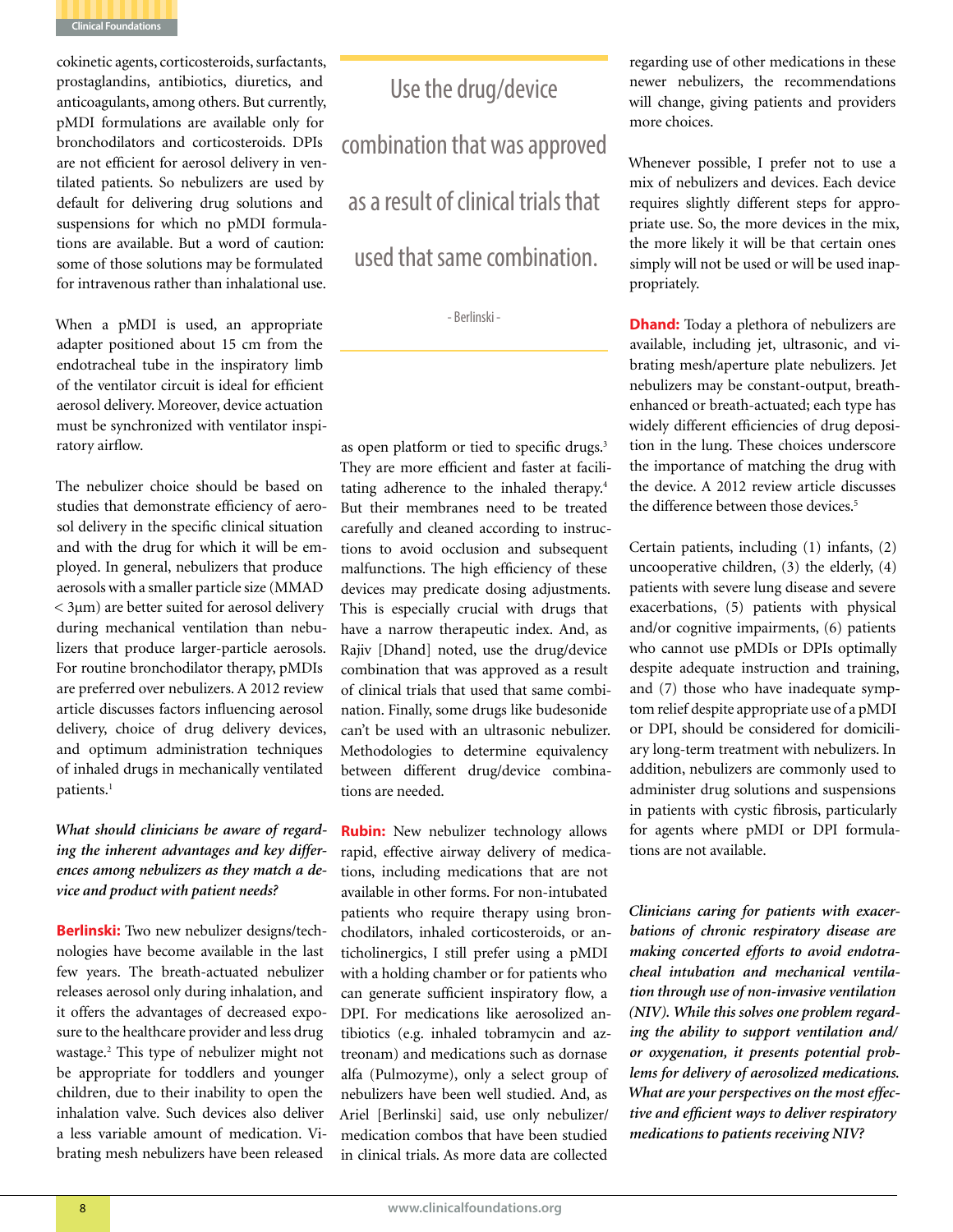**Clinical Foundations**

**Berlinski:** Despite the complex factors affecting drug delivery, aerosols can be efficiently delivered while patients are receiving NIV. Practitioners need to be aware of the conditions that optimize drug delivery.<sup>6,7,8</sup> When metered-dose inhalers are used, spacers are preferred to adaptors. Both should be designed to receive the stem of an HFA inhaler. Actuation should be performed at the beginning of the inhalation.<sup>7</sup> Position of leak (either at the mask or in the circuit) does not seem to affect delivery efficiency with inhalers.<sup>7</sup> However, when using nebulizers, drug delivery is less efficient when the leak is located in the mask.<sup>7</sup> The optimal position of the nebulizer is between the leak port and the mask.<sup>6,8</sup> When the nebulizer is placed distal to the BiPAP device, a pressure difference between EPAP and IPAP of at least 10 cm H2O is better than a lower value.<sup>6</sup> Vibrating mesh nebulizers are 2 to 3 times more efficient than a jet nebulizer.<sup>8</sup>

**Rubin:** This is an evolving science. Elegant bench studies by investigators like Jim Fink and Arzu Ari suggest that certain methods of administration may be more effective during non-invasive ventilation. If it is essential to deliver nebulized medications to these patients, my current practice is to interrupt the ventilation for a short time to administer the medication and then resume non-invasive ventilation. Most patients receiving NIV can tolerate short periods off of it, and I would rather risk having to briefly interrupt the ventilation to administer the drug than not know how much of the drug is being delivered to the patient while on ventilation. This is strictly a personal preference; administration methods are an area worthy of further study.

**Dhand:** Many factors influence aerosol delivery during NIV: (1) the type of ventilator, (2) mode of ventilation, (3) circuit conditions, (4) type of interface, (5) type of aerosol generator and its configuration, (6) drug-related factors, including aerosol particle size, (7) breathing parameters, and (8) patient-related factors. Patient factors include (1) the ability to tolerate a face mask, (2) the level of respiratory distress, (3) hemodynamic status, (4) the type and severity of lung disease, and (5) synchronization of aerosol generation with inspiratory airflow. Whenever possible, I prefer not to use a mix of nebulizers and devices. Each device requires slightly different steps for appropriate use.

- Rubin -

When nebulizers are employed for aerosol delivery during NIV with a single-arm circuit, the position of the device in relation to the leak port also influences nebulizer efficiency.

Few studies have attempted to determine optimum settings for maximizing drug delivery with pMDIs and nebulizers during NIV. But devices vary greatly in this respect. For example, the position of the leak port in the single-arm circuit used for bilevel positive pressure ventilation influences nebulizer efficiency but does not affect drug delivery from pMDIs. Furthermore, vibrating mesh nebulizers are at least twice as efficient for drug delivery during NIV compared to traditional jet nebulizers. The factors that influence aerosol therapy and administration techniques in patients receiving NIV have been reviewed recently.<sup>9</sup>

Despite impediments to efficient aerosol delivery because of continuous gas flow, high inspiratory flow rates, air leaks, circuit humidity, and patient-ventilator asynchrony, significant therapeutic effects are achieved in patients with asthma and COPD after inhaled bronchodilator administration.

*Pediatric patients present a unique set of issues and problems surrounding effective medication delivery for respiratory illnesses. What are the contributing factors and most effective methods for ensuring delivery of respiratory medications to pediatric patients?* 

**Dhand:** The most convenient method to provide efficient aerosol delivery to children under the age of 5 years is with a pMDI connected to a spacer/holding chamber and mask or spacer/holding chamber and mouthpiece. DPIs are not recommended for this patient population because children may not be able to coordinate their breathing with device actuation, and they may not be able to generate an adequate inspiratory airflow. Likewise, nebulizers could be used with a face mask in infants and children up to age 3 or 4; a mouthpiece can work with older children. But, because it's difficult to restrain infants or young children throughout a nebulizer treatment, it's preferable to administer aerosols while they are sleeping. Aerosols don't deliver drugs effectively when babies are crying or struggling during administration. Use of a high-flow nasal cannula may be considered as an alternative method of aerosol administration in infants and children. Drs. Rubin and Berlinski on this panel specialize in aerosol delivery to children, so I defer to their expertise in this field.

**Berlinski:** Delivering therapeutic aerosols to pediatric patients poses several challenges. Not only are children's airways and tidal volumes smaller, but children also present particular developmental and behavioral characteristics. Both nebulizers and metered-dose inhalers with holding chambers and masks are used in this age group. Crying and being upset during inhalation decreases lung deposition. The right facial-nebulizer interface is critical. Mask design affects facial and ocular drug deposition. This is an underappreciated problem, especially for inhaled corticosteroids. Face masks have been used extensively to overcome actuation/inhalation lack of coordination present in younger patients. However, because face masks require a tight fit, they can become part of the problem by causing some distress in this population.

Metered-dose inhalers attached to a nonelectrostatic holding chamber with either a mouthpiece or a soft face mask that provides a good seal and the lowest dead space are an effective method to deliver aerosols to children. Visual feedback of the child's ventilation is key. It is also crucial that the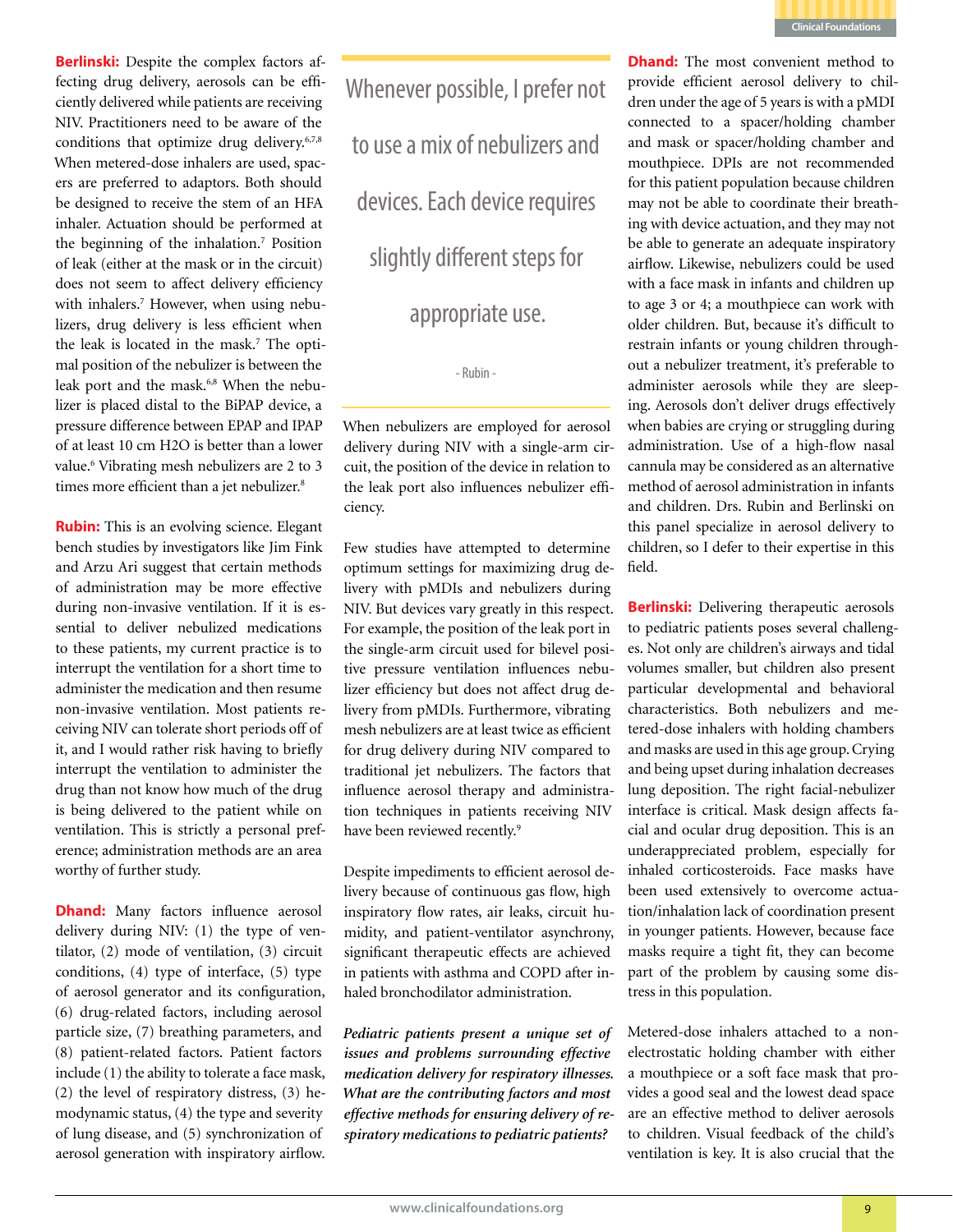

canister remains in vertical position during the actuation-inhalation period.

**Rubin:** My mantra is, "Make it easy to use and make it fast." Adherence tends to be worse with nebulizers because it means dragging the nebulizer out, filling the neb cup, having the child sit still with either a mouthpiece (preferred over a mask) or wearing a mask while generally not taking deep breaths. Then the device must be cleaned and packed away for subsequent use. The fastest, easiest, most reliable and least expensive way to administer medication to most children is using a pMDI with a valved holding chamber. The patient interface is critical. A mask, if used, must provide a complete seal, comfortable fit on the face, and a minimal amount of dead space. This requires getting used to, but is no more difficult than using masks on nebulizers. Most non-adherence in children is due to the parents' time and ability to administer and monitor the medication. Parental agreement and understanding are critical regardless of which device is used. Dr. Israel Amirav and others are developing some novel devices to administer medications to the sleeping child or by incorporating a soother into a mask so that the child will suck on the soother and breathe quietly, calmly, and comfortably through their nose.

# *What are some of the primary issues that cause medication non-adherence in respiratory patients?*

**Berlinski:** One of my mentors said that it was not enough to make the right diagnosis and prescribe the right therapy. We need to ensure that the patient and his or her family are convinced that they need the medication and that it will help. Insurance and financial considerations are also important. Patients are less likely to use medications that require complex preparation and have a prolonged administration time. Frequent dosing schedules could also contribute to non-adherence. Written instructions and frequent reassessment of the inhaler are important to reduce non-adherence.

**Rubin:** A big issue is that patients often tell you what they think you want to hear so it may be difficult to determine true adher-

With the use of pMDIs, collapsible spacers that remain in-line also prevent frequent circuit disconnection, minimizing the risk of VAP.

-Dhand -

ence. This has been studied using electronic monitoring devices attached to a pMDI or to a nebulizer to measure true adherence. Even diary records of medication used often do not reflect true adherence.

The key factors to improve adherence are education, education, and education. The patient must be comfortable using the device effectively and recognize the importance of using it on a regular basis. Medication costs, misunderstanding of how to use the med, forgetfulness, and not considering the med important to use when feeling well also contribute to non-adherence. Much of this can be overcome with education re-enforced at each visit. Sadly, education (which takes time and effort) is poorly reimbursed― if at all.

**Dhand:** In addition, many patients hesitate to use inhalers or limit their use because of fear of dependence or because they are afraid of corticosteroid side effects—palpitations, feeling jittery or "flighty," hoarseness, or cough. Devices that are difficult or inconvenient to use could affect treatment adherence. Patients' perceived lack of efficacy when medications don't produce rapid clinical effects can lead to non-adherence. And, as noted, these issues require education and frequent reinforcement to promote optimal and regular inhaler use. Newer "smart" devices can monitor a patient's use of the

device, and the information they provide could alert clinicians to suboptimal treatment adherence. Finally, poor adherence to prescribed treatments in patients on limited incomes may be caused by their inability to afford expensive inhaled medications.

*What are the current standards of practice for delivering aerosolized medications to ventilated patients that help prevent VAP while maintaining effective and efficient aerosol delivery?*

**Berlinski:** Aerosols can be delivered to patients receiving mechanical ventilation without interrupting circuit integrity. Practitioners need to know how to optimize drug delivery with metered-dose inhalers and nebulizers. Metered-dose inhalers can be used with either rigid or collapsible spacers placed in the inspiratory limb before the wye. However, adapters are very inefficient. Coordination of actuation of the canister at the beginning of the inspiratory time is paramount for efficient delivery. Jet nebulizers attached to a spring-loaded t-piece should be positioned in the inspiratory limb closer to the ventilator. Single-use vibrating nebulizers attached to a t-piece can be positioned at the ventilator or in the inspiratory limb before the wye. Ultrasonic nebulizers with their t-piece can be placed at the humidifier. The vibrating mesh and ultrasonic nebulizers are the most efficient devices. They also offer the advantage of not adding extra flow in the circuit; therefore, ventilator settings don't need to be adjusted. The ultrasonic nebulizer has the disadvantage of heating the liquid medication during nebulization, making it unacceptable for thermally sensitive solutions or suspensions.

**Rubin:** Personally, I believe that aerosols are prescribed to intubated and mechanically ventilated patients too often, and their use can increase cost of care. If the circuit must be broken to administer the drug, that increases the risk of infection. As with any other drug, clinicians need to assess the risk/ benefit ratio associated with this route of administration. Developing true evidencebased, published standards of practice that define algorithms for delivering aerosolized medications to mechanically ventilated patients is a worthy endeavor, as data on the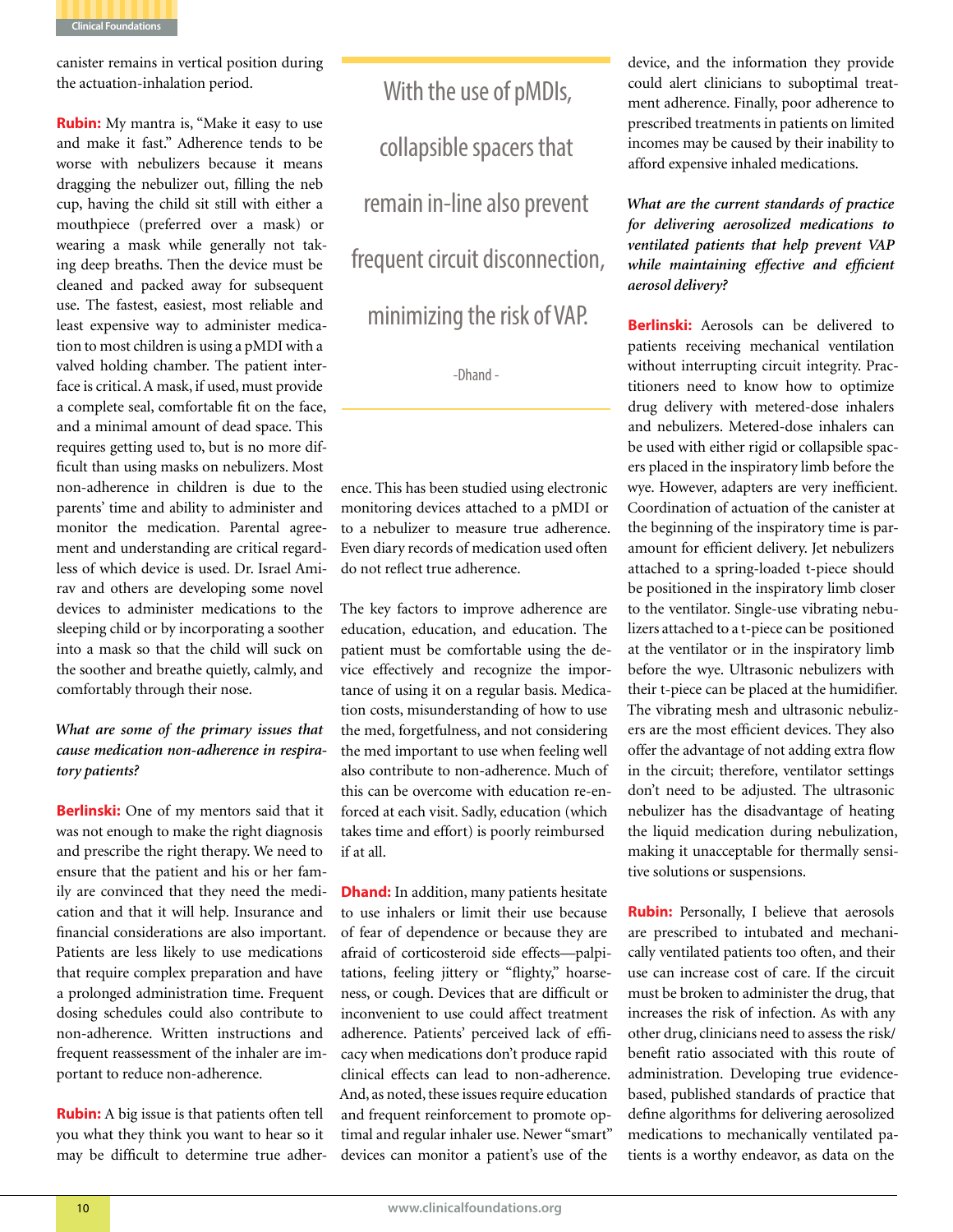

clinical effectiveness of aerosol therapy in this patient population are limited.

**Dhand:** As Bruce [Rubin] said, use of aerosol-generating devices should not require frequent interruption of the ventilator circuit. Nebulizers that remain in-line between doses have been developed. With the use of pMDIs, collapsible spacers that remain in-line also prevent frequent circuit disconnection, minimizing the risk of VAP. And nebulizers must be cleaned and disinfected between uses. Contamination of nebulizer solutions could lead to aerosolization of microorganisms into the lung, with the potential to cause VAP. Contamination of solutions has not been reported with pMDIs. To the best of my knowledge, no head-tohead studies have examined the occurrence of VAP in patients receiving aerosols via pMDIs versus nebulizers. Such studies are needed to determine how or if aerosolized medications contribute to the development of VAP.

- <sup>1</sup> Ari A, Fink JB, Dhand R. Inhalation therapy in patients re- ceiving mechanical ventilation: an update. J Aerosol Med Pulm Drug Deliv. 2012, in press
- 2 Leung K, Louca E, Coates AL. Comparison of breath-enhanced to breath-actuated nebulizers for rate, consistency, and efficiency. Chest. 2004;126(5):1619-27.
- 3 Retsch-Bogart GZ, Burns JL, Otto KL, et al; AZLI Phase II Study Group. A phase 2 study of aztreonam lysine for inhalation to treat patients with cystic fibrosis and Pseudomonas aeruginosa infection. Pediatr Pulmonol. 2008;43(1):47-58.
- 4 Dhand R. Nebulizers that use a vibrating mesh or plate with multiple apertures to generate aerosol. Respir Care. 2002;47(12):1406-1418.
- 5 Dhand R, Dolovich M, Chipps B, Myers TR, Restrepo R, Farrar JR. The role of nebulized therapy in the manage- ment of COPD: evidence and recommendations. COPD. ment of COPD: evidence and recommendations. COPD.<br>2012;9(1):58-72.
- 6 Chatmongkolchart S, Schettino GP, Dillman C, Kacmarek tor delivery during noninvasive positive pressure ventila-<br>tion: effect of ventilator settings and nebulizer position. Crit Care Med. 2002;30(11):2515-9.
- 7 Branconnier MP, Hess DR. Albuterol delivery during noninvasive ventilation. Respir Care. 2005;50(12):1649- 53.
- <sup>8</sup> Abdelrahim ME, Plant P, Chrystyn H. In-vitro characteri- sation of the nebulised dose during non-invasive ventilation. J Pharm Pharmacol. 2010;62(8):966-72.
- <sup>9</sup> Dhand R. Aerosol therapy in patients receiving noninva- sive positive pressure ventilation. J Aerosol Med Pulm Drug Deliv. 2012;25(2):63-78

**Bruce Rubin, MD, MEngr, MBA,** specializes in pediatric respiratory care and is also a biomedical engineer. He has held both clinical and teaching positions in all his past and current posts, including Virginia Commonwealth University, Richmond, VA where he is currently chair of the Department of Pediatrics, a professor of Biomedical Engineering, and an adjunct professor of Physiology and Biophysics. For the past 10 years, Rubin has been listed as one of America's top pediatricians. He has written four medical textbooks, chapters in more than 30 medical textbooks on respiratory illness/treatment, and has authored or co-authored more than 200 medical journal articles and other reports. He has also presented more than 300 topics on respiratory care at various symposia and conferences and is a consultant to several pharmaceutical companies. Rubin has received a number of lifetime achievement awards. He is a member of the editorial board of a dozen medical journals, including *Current Respiratory Medicine Reviews* and *AJRCCR*. He holds eight patents on treatments for airway disease.

**Timothy R. Myers RRT-NPS, MBA**, is Associate Executive Director, Brands Management, for the American Association of Respiratory Care and is an assistant professor of Pediatrics at Case Western Reserve University's School of Medicine, Cleveland, OH. Prior to that, he was the Director of Woman's & Children's Respiratory Care and Procedural Services & Pediatric Heart Center at Rainbow Babies & Children's and MacDonald Hospital for Women, University Hospitals. He also held several clinical positions at Case Western Reserve, including Asthma & Diagnostic Centers Operations Manager. He is on the editorial board of *Respiratory Care Journal*, has published more than 20 articles on respiratory care, and has co-authored chapters in five textbooks on respiratory care. Myers has developed and presented at scores of workshops, symposia, and webcasts on pediatric asthma, pulmonary function, and respiratory pharmacology. He has also been a multi-center site research coordinator for six major clinical studies. Myers is a past president of AARC and has won several ARCF fellowship and literary awards.

**Ariel Berlinski, MD**, is an attending pediatric pulmonologist at Arkansas Children's Hospital and is also associate professor, University of Arkansas for Medical Sciences College of Medicine, Department of Pediatrics, Pediatric Pulmonology Section, Little Rock AK. His research interests include inhalation therapy for asthma and cystic fibrosis, optimization of aerosol delivery in children, and standardization of evaluating inhalation devices. He has been the principal or coprincipal investigator in 11 pharma-sponsored clinical trials that reflect his research interests. He is a co-author of chapters in three pediatric pulmonology textbooks and has published 20 manuscripts on aerosol and nebulized delivery of pulmonary medications. He has presented extensively locally, nationally, and internationally. For the past three years, Berlinski has been named among "America's Top Doctors;" he also has been included in "Guide to America's Top Pediatricians" four times since 2007.

**Rajiv Dhand, MD, FCCP, FACP, FAARC**, is chairman of the Department of Medicine at the University of Tennessee, Knoxville, TN and is a tenured professor of its graduate school of medicine. For the past 30 years, he has held many clinical and teaching posts, including Director, Division of Pulmonary, Critical Care, and Environmental Medicine, at the University of Missouri, Department of Internal Medicine. Dhand has an enduring love for teaching, spending almost a third of his time training medical students, residents, pulmonary fellows, and respiratory therapists. As an invited guest lecturer, he has presented on more than 120 topics related to aerosol therapy, particularly for ICU patients. Dhand is on the editorial board of four pulmonary journals, including the *Journal of Aerosol Medicine* and *Respiratory Care*. He has authored or co-authored chapters in eight medical textbooks, as well as numerous journal manuscripts. Dhand's 30-year involvement in research continues to focus on aerosol therapy for asthma and COPD, inhaled therapy for lung cancer, and early

*Clinical Foundations* is a serial education program distributed free of charge to health professionals. *Clinical Foundations* is published by Saxe Healthcare Communications and is sponsored by Teleflex. The goal of *Clinical Foundations: A Patient-Focused Education Program for Respiratory Care Professionals* is to present clinically- and evidence-based practices to assist the clinician in making an informed decision on what is best for his/her patient. The opinions expressed in *Clinical Foundations* are those of the authors only. Neither Saxe Healthcare Communications nor Teleflex make any warranty or representations about the accuracy or reliability of those opinions or their applicability to a particular clinical situation. Review of these materials is not a substitute for a practitioner's independent research and medical opinion. Saxe Healthcare Communications and Teleflex disclaim any responsibility or liability for such material. They shall not be liable for any direct, special, indirect, incidental, or consequential damages of any kind arising from the use of this publication or the materials contained therein.

Please direct your correspondence to:

**Saxe Healthcare Communications P.O. Box 1282 Burlington, VT 05402 info@saxecommunications.com © Saxe Communications 2012**

™ Clinical Foundations is a registered trademark of Teleflex Incorporated or it's affiliates